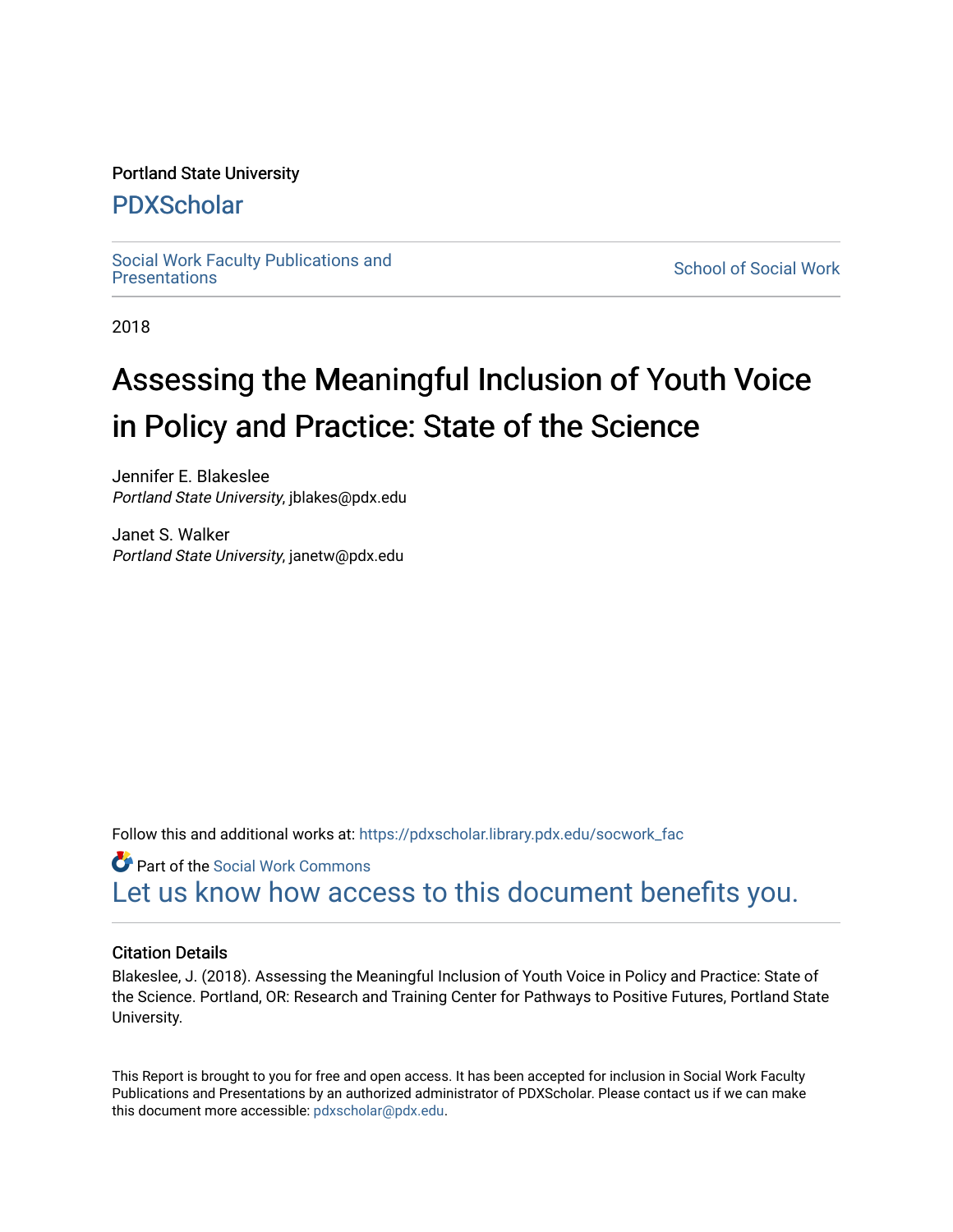# Assessing the Meaningful Inclusion of Youth Voice in Policy and Practice: State of the Science

#### *By Jennifer Blakeslee & Janet Walker*

espite current prioritization of the inclusion of young people's voices in the design and delivery of services for youth and young adults, few up-to-date tools or frameworks have emerged to assist service-providing program delivery of services for youth and young adults, few up-to-date tools or frameworks have emerged to assist service-providing programs, agencies, or systems in evaluating their efforts. Further, though stakeholders may be on board with the general purpose and principles for including youth and young adult voice in organizations and systems, they may lack awareness of the policies and practices that need to be developed to ensure the consistent and meaningful engagement of youth as participants in decision-making processes. This review synthesizes the state-of-the-science regarding how to support meaningful participation of young people in organizations and systems, closing with a review of existing assessment tools and the introduction of two new measures for agency- and system-level selfassessment of the conditions that support the meaningful inclusion of youth voice.

#### Advancing youth/young adult voice and meaningful participation

Over the past two decades, policy and practice stakeholders have recognized that young people should have a range of opportunities for meaningful participation and decision-making influence within the systems and institutions that affect them (Friesen, Koroloff, Walker, & Briggs, 2011; Lansdown, 2001). This

is particularly true for arenas where organizations are responsible for successfully engaging young people, such as public service systems, local governance bodies, and community-based programs for youth and emerging adults.<sup>1</sup> Whether referred to as youth voice, participation, advising, governance, leadership, advocacy, or civic engagement, a common underlying principle is that young people have expertise and insight relevant to decision-making within youth-serving systems, agencies, and programs

*1. Note that the terms youth, young adults, young people, and emerging adults are used interchangeably here, as the literature and principles of meaningful participation are generally applicable for young people ages 14-25.*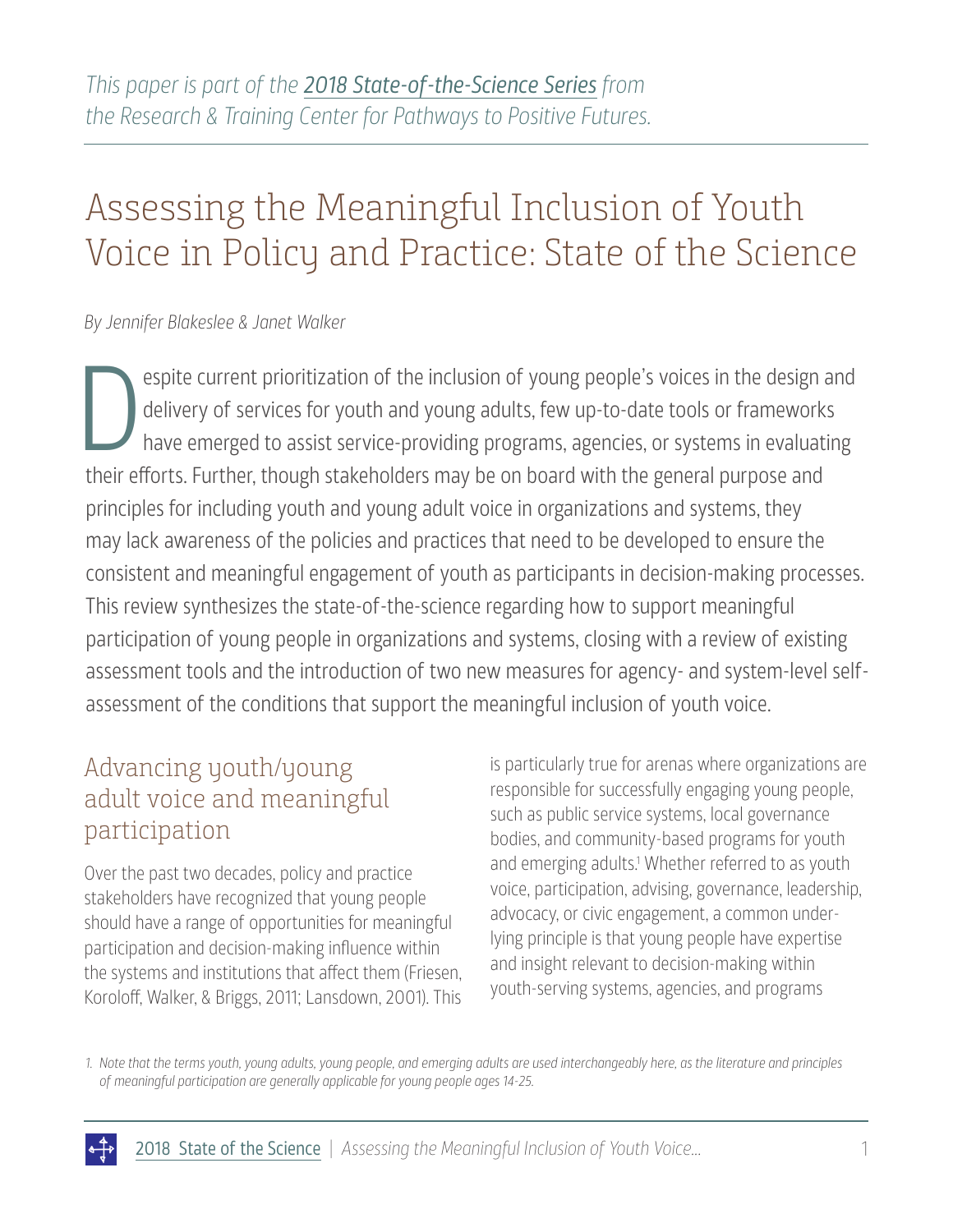(Checkoway, 2011; Lansdown, 2001). Further, when adults perceive young people as valuable resources that can inform many of the decisions that impact them, they also see improvement in the quality of the decisions that are made (Zeldin, 2004; Zeldin, McDaniel, Topitzes, & Calvert, 2000). Lastly, opportunities for meaningful youth input can increase youth engagement in organizational activities (Serido, Borden, & Perkins, 2011; Larson, Walker, & Pearce, 2005; Zeldin, 2004).

> **Opportunities for meaningful youth input can increase youth engagement in organizational activities.**

There are a number of mechanisms for including youth voice at the system or organizational level, including youth advisory boards, seats for young people on governance boards, partnerships between youth-led groups and other stakeholders to drive policy change, and employment of young people as youth leaders and ongoing advisors in youth-serving organizations. Recent and prevalent examples include youth councils in municipal government, which can address a range of locally-relevant topics (Checkoway, Allison, & Montoya, 2005; Collins, Augsberger, & Gecker, 2016; Martin, Pittman, Ferber, & McMahon, 2007) and youth-specific engagement as part of a broader community action for policy and systems change (Cooper & Hays, 2007; Luluquisen & Pettis, 2014). A number of public service systems

now include youth voice in guiding policy and practice, such as youth advisory boards to involve young people in foster care in decision-making within child welfare systems (Havlicek, Lin, & Villapando, 2016), and youth involvement in system-of-care communities and policy change efforts impacting young people with mental health conditions (Gyamfi, Keens-Douglas, & Medin, 2007; Koroloff, Friesen, & Buekea, 2017). Young people are also involved in grant-making (e.g., Richards-Schuster, 2012) and research and evaluation efforts (e.g., Checkoway & Richards-Schuster, 2003; Koroloff et al., 2010) that inform policy and practice.

Importantly, when adult stakeholders invest in structures and processes that meaningfully involve youth voice in organizations and systems, individual young people can accrue relational and developmental benefits from participation itself, in ways that promote both youth and community well-being (e.g., Akiva, Cortina, & Smith, 2014; Larson, Walker, & Pearce, 2005; Zeldin, 2004). For example, a youth advisory board within an adolescent health research center was structured from a youth development framework to ensure it provides opportunities and supports for participation and partnership in leadership and decision-making (Hohenemser & Marshall, 2002). Involving young people in decision-making is also a way to employ positive youth development principles in mental health treatment systems and settings, where young people can be meaningfully involved in service improvement activities—such that their client-based knowledge and insight can improve services for themselves and the broader community of emerging adults—through civic engagement strategies that are widely associated with youth development in general (Walker, 2015). Further, when youth participation in decision-making happens in the program context—"where the operation and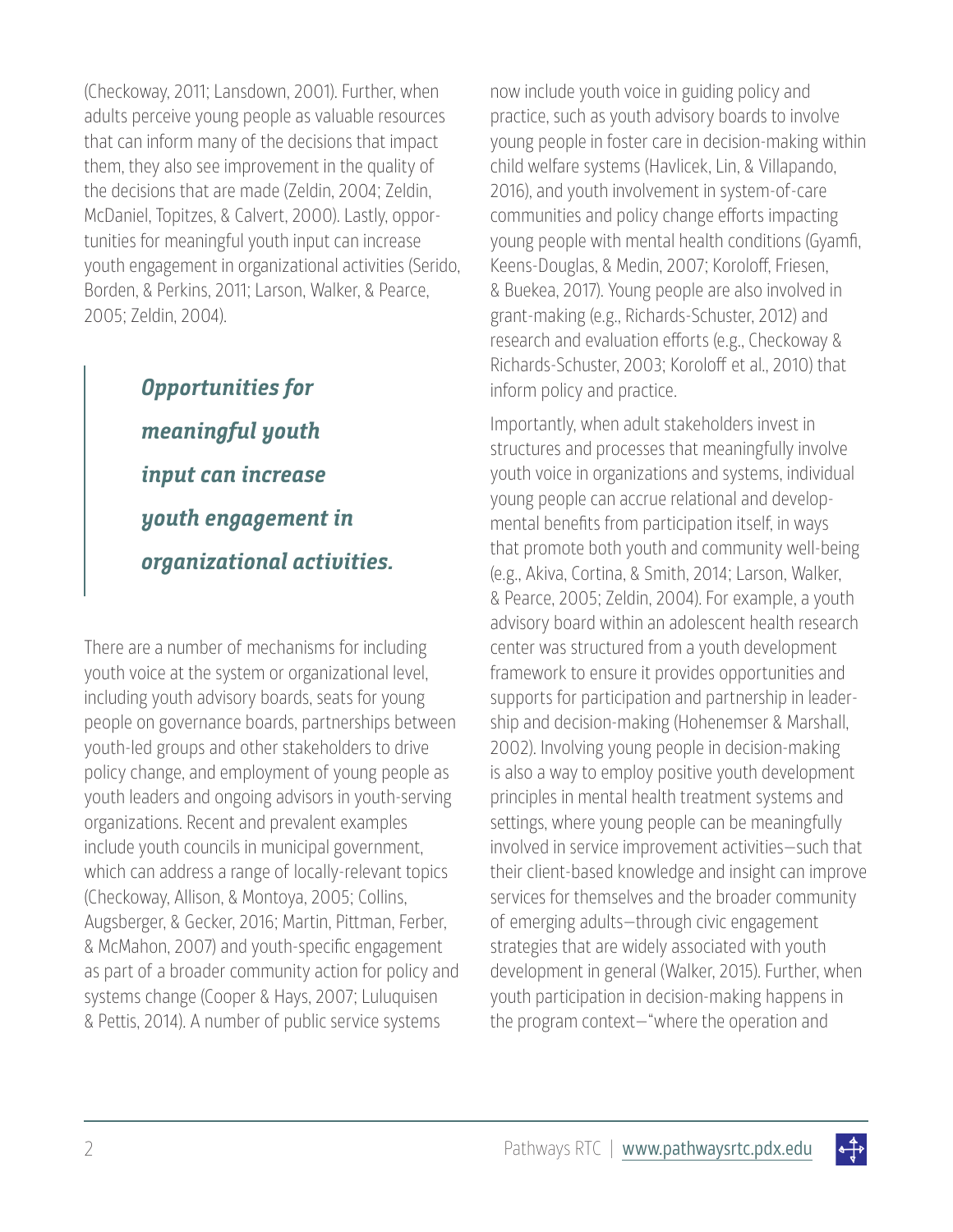governance of the program itself is used as a context for youth learning and development" (Akiva, Cortina, & Smith, 2014, p. 1844)—not only can this impact youth engagement in programming, but youth have the opportunity to develop broader skills (e.g., problem-solving efficacy, leadership).

Given the range of potential activities and benefits associated with meaningful youth participation and influence in youth-serving systems, it is important to clarify the strategic organizational outcomes in terms of improved policy and practice. Meaningful participation is not indicated by youth attendance at advisory meetings or engagement events, but by the quality or influence of the participation activity, "such as when people have real effect on the process, influence a particular decision, or produce a favorable outcome. . . [Participation] is the strategy by which

> **It is important to consider the interpersonal and organizational conditions that engage and support meaningful participation of young people as stakeholders.**

they are involved in goal setting, resource allocation, and program implementation" (Checkoway, 2011, p. 341). From this perspective, it is important to consider the interpersonal and organizational conditions that engage and support meaningful participation

of young people as stakeholders in the policy and practice decisions that affect them. Several relevant frameworks for facilitating and assessing meaningful participation are reviewed below. While these primarily focus on the organizational level, the principles are largely applicable to inclusion of youth voice at the systems level (e.g., statewide advisory committee for mental health services).

### Frameworks for assessing youth-adult partnership in organizational advising

One way for organizations to focus on the process and aims of meaningful youth participation is to identify the relational mechanism that facilitates youth contributions to decision-making in a range of contexts. Zeldin and colleagues conceptualize this as *youth-adult partnership* (Y-AP), defined as "the practice of a) multiple youth and multiple adults deliberating and acting together, b) in a collective [democratic] fashion, c) over a sustained period of time, d) through shared work, e) intended to promote social justice, strengthen an organization and/or affirmatively address a community issue" (Zeldin, Christens, & Powers, 2013, p. 388). In the community program setting, such partnership is "characterized by the explicit expectation that youth and adults will collaborate in all aspects of group decision making from visioning, to program planning, to evaluation and continuous improvement" (Zeldin, Krauss, Collura, Lucchesi, & Sulaiman, 2014, p. 338). Similarly, Y-AP has been framed as a positive youth development practice where young people and adults are "working together to make decisions or take action on important issues in their program, organization, or community" (Akiva & Petrokubi, 2016, p. 248), and where "all individuals have the opportunity to engage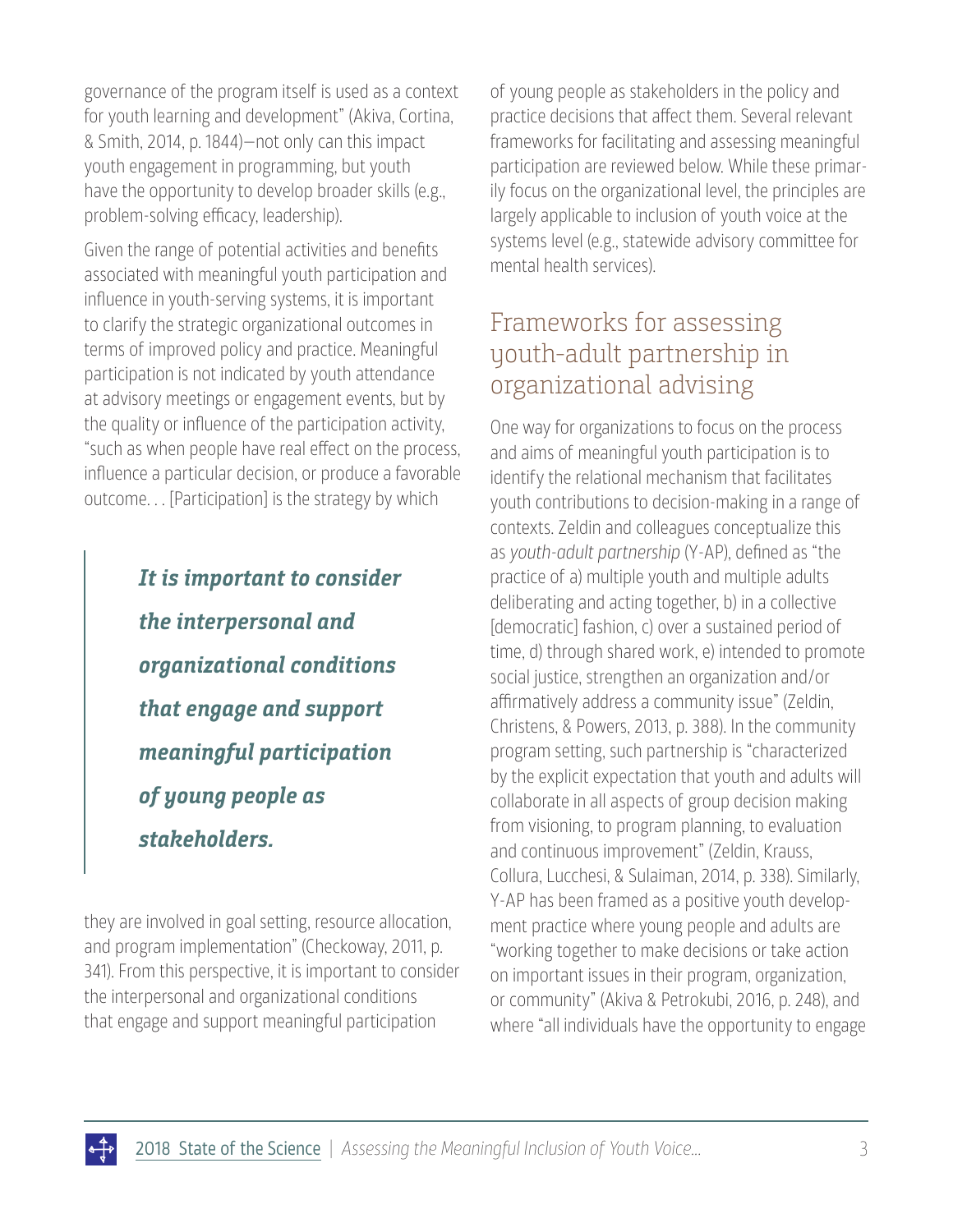in planning, decision-making, and action consistent with their own interests and skill" (Zeldin & Collura, 2010, p. 6).

To create a culture of youth participation and partnership, practitioners can facilitate three distinct aims in their community context—*voice*, *decision-making*, and *leadership*—by building positive relationships, engaging youth in first-hand learning, and supporting developmental progression (Akiva & Petrokubi, 2016; Zeldin, Petrokubi, & McNeil, 2008). However, "without clearly delineated examples of how the concept is operationalized in everyday settings" it can be difficult for systems, organizations, and programs to introduce the meaningful participation of young people as an innovative practice (Akiva & Petrokubi, 2016, p. 249). Additionally, it may be difficult to ensure that authentic youth-adult partnership in decision-making

> **Relevant organizational frameworks can be used to address the gap between rhetorical "lip service" and actual power-sharing with young people in decision-making.**

is fully installed and sustained as standard operating practice without implementation guidance (Zeldin, Camino, & Mook, 2005). Thus, it has been observed that there is often a large gap between rhetorical commitment and the "less impressive" practice of

ensuring youth participation in policy and program arenas, and when this does occur, it is often at lower levels of information gathering from advisory groups of young people, not empowering youth to meaningfully influence decision-making processes or outcomes (Head, 2011).

Relevant organizational frameworks can be used to address the gap between rhetorical "lip service" and actual power-sharing with young people in decision-making. For example, to understand the perspective of staff and young adult leaders facilitating youth advisory boards in the child welfare system, Havlicek, Lin, and Braun (2016) apply the framework of *empowering settings* (Maton & Salem, 1995), which are characterized by:

- 1. a strength-based belief system that inspires growth;
- 2. a comprehensive support system that provides a sense of community;
- 3. opportunities to try new roles; and
- 4. visionary leadership that is committed to change.

When facilitators could embody or access such characteristics within the system advisory role, they felt they were able to ensure participation in ways that influenced decision-making outcomes. However, the impact of youth voice as facilitated through the advisory boards was limited by systemic barriers, including tokenism, institutional bureaucracy, lack of high-level buy-in, and the relational challenge of supporting young people who had histories of disempowerment within the system they were advising. The authors argue that in the case of vulnerable or marginalized youth, traditional participation approaches need to account for these more complex aspects of institutional and relational context, which suggests the need for more comprehensive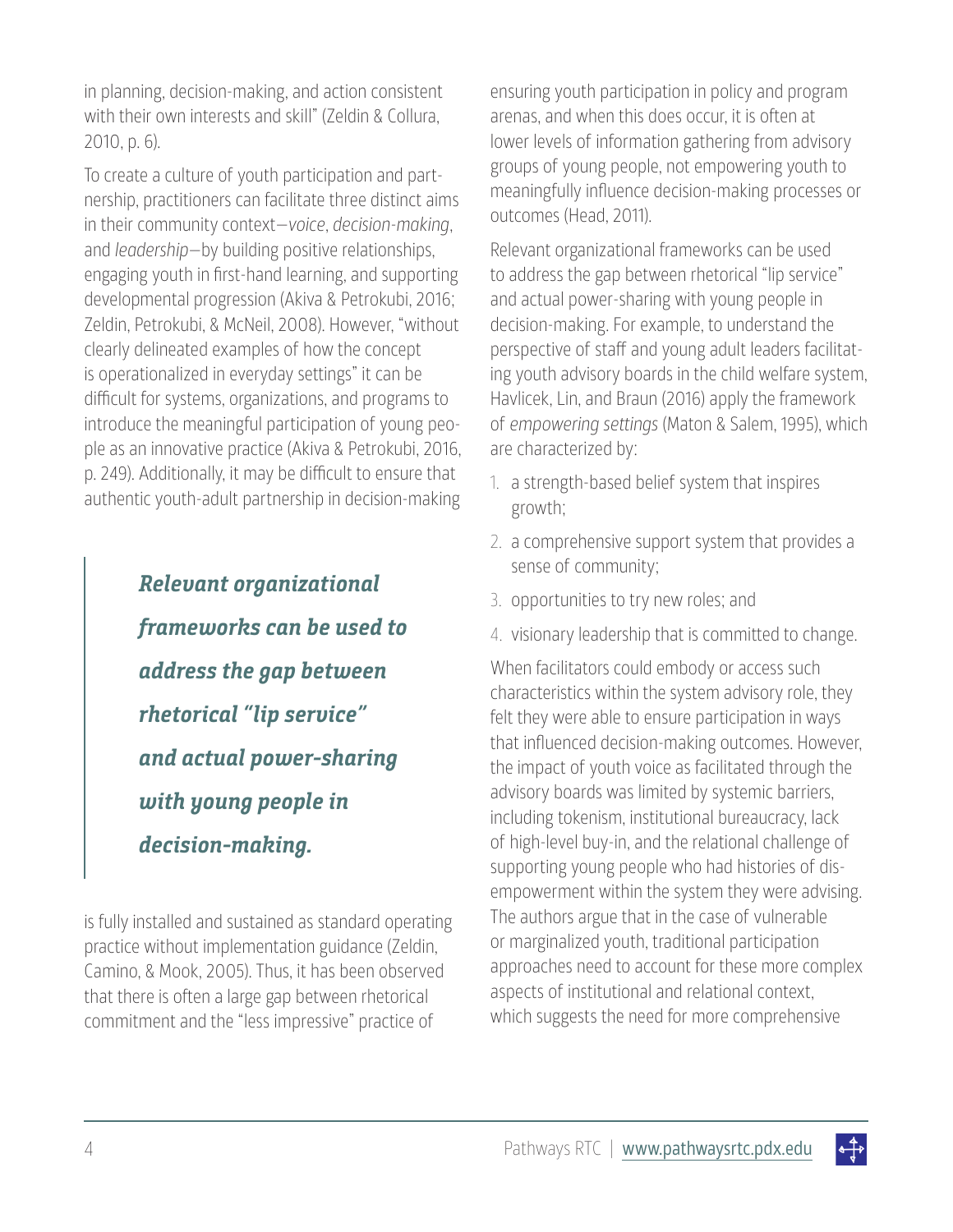and multi-level guidelines outlining necessary organizational conditions and best practices to ensure meaningful participation of these young people in large organizations and public systems.

> **High-level administrative commitment, resource allocation, and ongoing stakeholder reflection are required to install and sustain meaningful youth participation within a larger context.**

One such approach delineates promotive conditions and practices from an ecological perspective, up to and including the organizational and/or system level. Blanchet-Cohen and Brunson (2014) present a multi-level study of empowerment practices in a multisite initiative to engage marginalized youth in youth-led social change, and propose power-sharing staff practices at each ecological level:

- Individual-level practices support youths' capacities to participate (e.g., rapport-building);
- **· Group-level** practices fostered social interactions and activities that actualized the youth-led approach (e.g., facilitation to support and guard the process);
- $\cdot$  Setting-level practices created structures that supported and protected youth-led group process

and activities within the larger organizational setting; and

• Organization/system-level practices promoted a favorable environment for youth leadership (e.g., adopting a youth-led philosophy, seats for youth on the board).

Explicating the adult role in supporting and/or structuring youth-led processes at different levels underscores the dynamic nature of power-sharing with young people, which is expected to involve ongoing adaptability and responsiveness to youth strengths and needs, as well as regular negotiation of multi-level tensions within and between the youth-led group, the program or setting staff, and the broader organizational administration (Blanchet-Cohen & Brunson, 2014).

This is especially true when participation activities occur as part of a satellite youth advisory board or a stand-alone youth-led program within a larger organization or system, which can selectively block or dismiss youth-involved decisions that challenge the status quo or standard practice. Thus, it is understood that high-level administrative commitment, resource allocation, and ongoing stakeholder reflection are required to install and sustain meaningful youth participation within a larger context. Zeldin and colleagues (2005) outline supportive conditions for youth-adult partnership as an innovative practice for organizational and community change, identifying six managerial guidelines for initial adoption and implementation:

- 1. gain clarity and consensus on the purpose of partnership;
- 2. mobilize and coordinate a diverse range of stakeholders;
- 3. create favorable narratives about youth-adult partnership;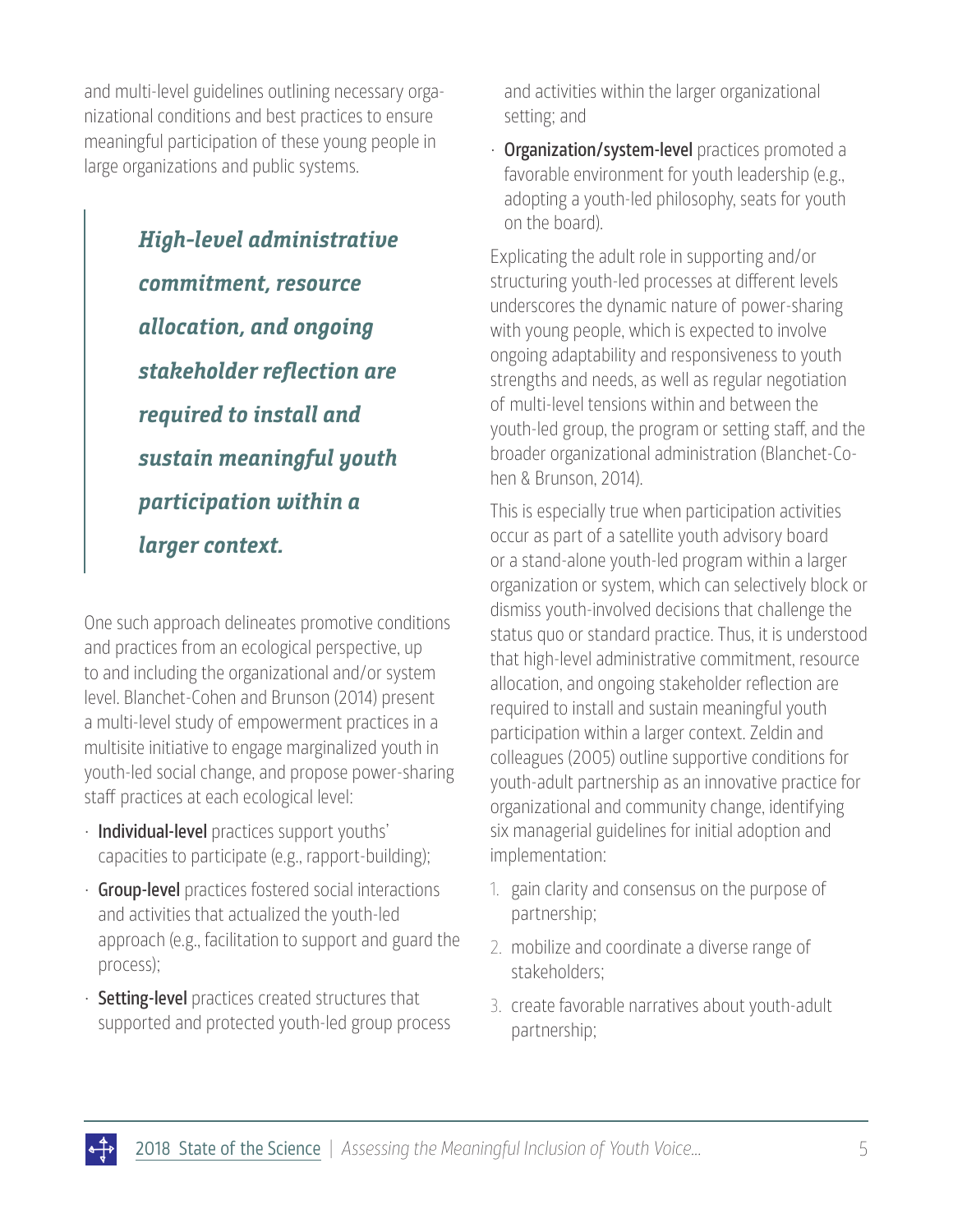- 4. construct theories and stories of organizational change;
- 5. affirmatively address issues of power; and
- 6. institutionalize new roles for youth (Zeldin, Camino, & Mook, 2005).

In addition to a multi-level understanding of youth participation, implementation requires a multi-stage mindset. Head (2011) points to the broad framing of participation promotion as providing "openings, opportunities, and obligations" (Shier, 2001) facilitating various levels of youth involvement, where the "process of commitment" (Head, 2011)

> **Investing in meaningful participation is an ongoing, iterative process that allows for multiple entry points for youth to be involved in organizational advising to various degrees.**

has three stages. The first is the awareness of youth participation as a desired outcome, then the securing of resources and skills to achieve that level of participation, followed by the development of operating procedures to maintain the participation. In this framing, investing in meaningful participation is an ongoing, iterative process that allows for multiple entry points for youth to be involved in organizational advising to various degrees, based on regular consideration of the appropriateness and

feasibility of meaningfully involving young people in a particular decision-making area (Schier, 2001).

Zeldin and colleagues similarly describe the dissemination of youth-adult partnership as an innovative practice in established organizations by identifying the implementation goals and leverage points at various stages (Zeldin, Petrokubi, & McNeil, 2008, p. 267):

- · Planting Seeds: maintain stakeholder attention on the purpose and outcomes of Y-AP, leveraging champions, social networks, and stakeholder self-interest;
- Walking the Talk: ensure that stakeholders can translate the vision into quality practice, leveraging knowledge, personal experience, and praxis (group reflection and planning); and
- How We Do Business: build a sense of shared ownership among stakeholders, leveraging infrastructure, role identification, and collective story.

Importantly, this implementation framework reflects the experiences of trained facilitators working with county-level staff and administrators to introduce meaningful youth participation in public systems. Thus it reflects a multi-level effort to build awareness, secure resources, and maintain commitment for a range of approaches to involve youth in decision-making (not limited to creating youth advisory boards, for example). This also underscores the importance of the identified staff role responsible for implementing and sustaining meaningful youth participation, which may require a range of professional skills, including the ability to strategically push adult stakeholders out of their comfort zones in ways that allow for young people to have some power and influence within the system (Zeldin et al., 2008).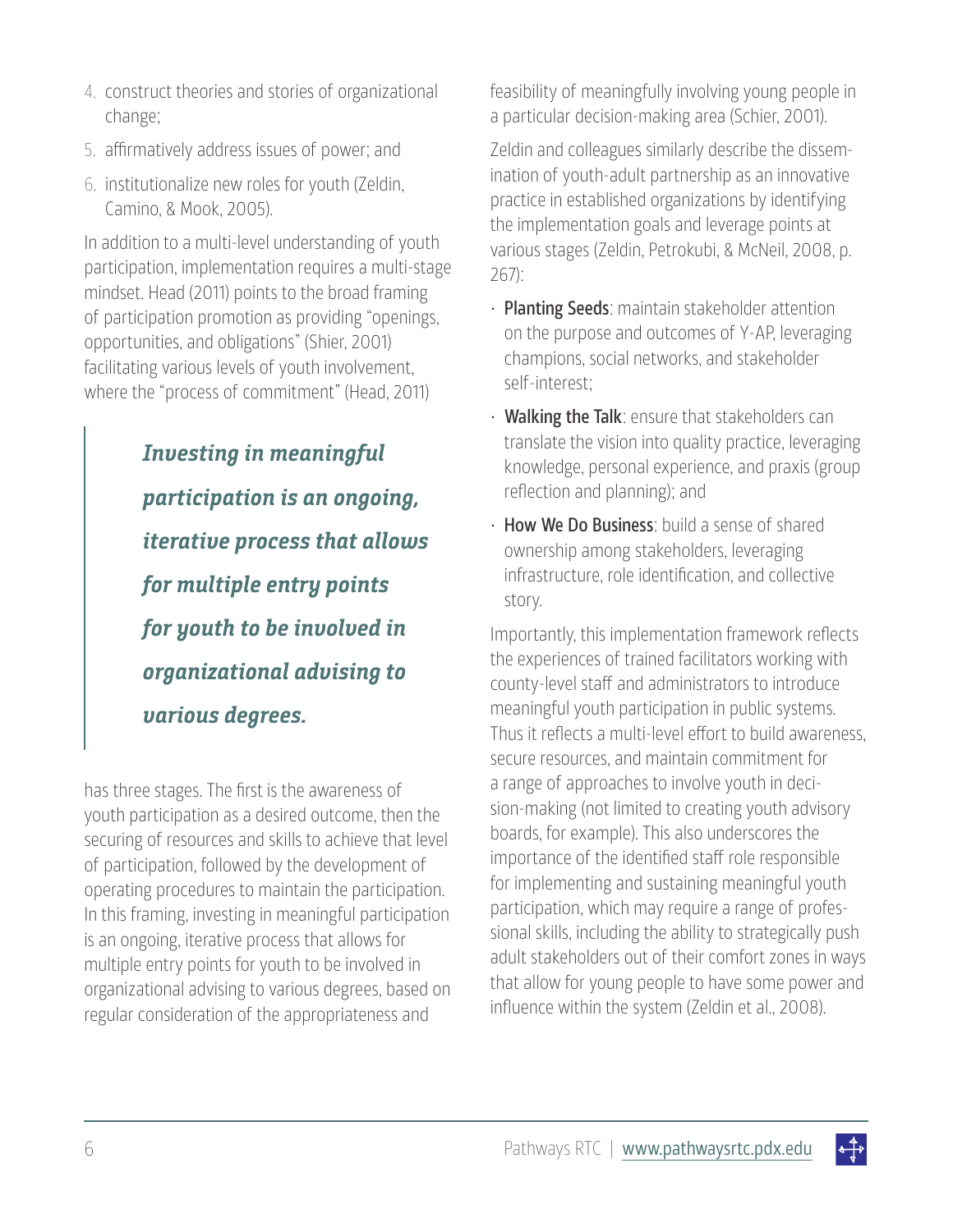### Self-assessment of youth/young adult voice in policy and practice decisions

The overview of frameworks for understanding the multi-level, multi-stage nature of the implementation of youth participation as an innovative practice, especially in public service systems, suggests that administrators and staff in such settings need to embrace meaningful youth participation as "the way we do business." To assist with this process, they can assess the extent of their own understanding, commitment, capacity, and supportive practices to ensure young people consistently have a voice in decision-making. However, there are few assessment tools available to evaluate dimensions of meaningful youth participation—whether at the individual, program, organization/agency, or system level—and fewer still that have been validated as reliable and relevant measurement instruments.

One validated self-assessment tool, the Youth Program Quality Assessment (YPQA), measures overall program quality in terms of best practices for engaging youth in the program environment (The Forum for Youth Investment, 2012; Smith & Hohmann, 2005); the Youth PQA Form B specifically assesses organization supports for youth program offerings in terms of youth-centered policies and practices, high expectations for youth and staff, and access (FYI, 2012). There are two practice-friendly tools that specifically measure youth-adult partnership, but the organizational-level measure has not yet been validated. First, the validated Youth-Adult Partnership (Y-AP) scale measures the Y-AP concept in community programs (Zeldin, Krauss, Collura, Lucchesi, & Sulaiman, 2014). The 9-item scale measures supportive adult relationships (e.g., *Youth and staff trust each other in this center/program*)

and youth voice in decision-making (e.g., *The staff take my ideas seriously*). The measure is completed by youth to evaluate Y-AP in a particular program setting, and demonstrated strong validity on the two subscales (Zeldin et al., 2014). Additionally, adults working within youth programs or settings can use the Y-AP Rubric (Wu, Weiss, Kornbluh, & Roddy, 2014) to assess dimensions of support for Y-AP (authentic decision-making, natural mentors, reciprocity, and community connectedness) for program evaluation and improvement (Wu, Weiss, Kornbluh, & Roddy, 2014). However, although the rubric is based on Y-AP research and was developed in partnership with young people, it has not yet been formally validated as reliably measuring the concepts of interest.

Thus, while these existing measures have some formal validation for assessing some aspects of perceptions of youth participation, there is still a need for a comprehensive self-assessment of the meaningful inclusion of youth/young adult voice in policy and practice at both the organizational and system levels. Further, these assessment tools need to be validated both for research purposes, such as evaluation of large-scale initiatives to increase youth voice across multiple organizations or systems, as well as for practice improvement purposes, in terms of providing direct guidance about specific practices that could be implemented or further developed in individual agencies or systems. Therefore, researchers at Portland State University have developed two new assessment tools in partnership with Youth MOVE National, and are in the process of establishing measure reliability and validity for both.

The first, the [Youth/Young Adult Voice at the Agency](https://www.pathwaysrtc.pdx.edu/pdf/state-of-the-science-summaries-2018-yval.pdf)  [Level assessment \(Y-VAL\)](https://www.pathwaysrtc.pdx.edu/pdf/state-of-the-science-summaries-2018-yval.pdf), was developed and validated in partnership with young people and representatives of organizations working to promote meaningful participation of youth and young adults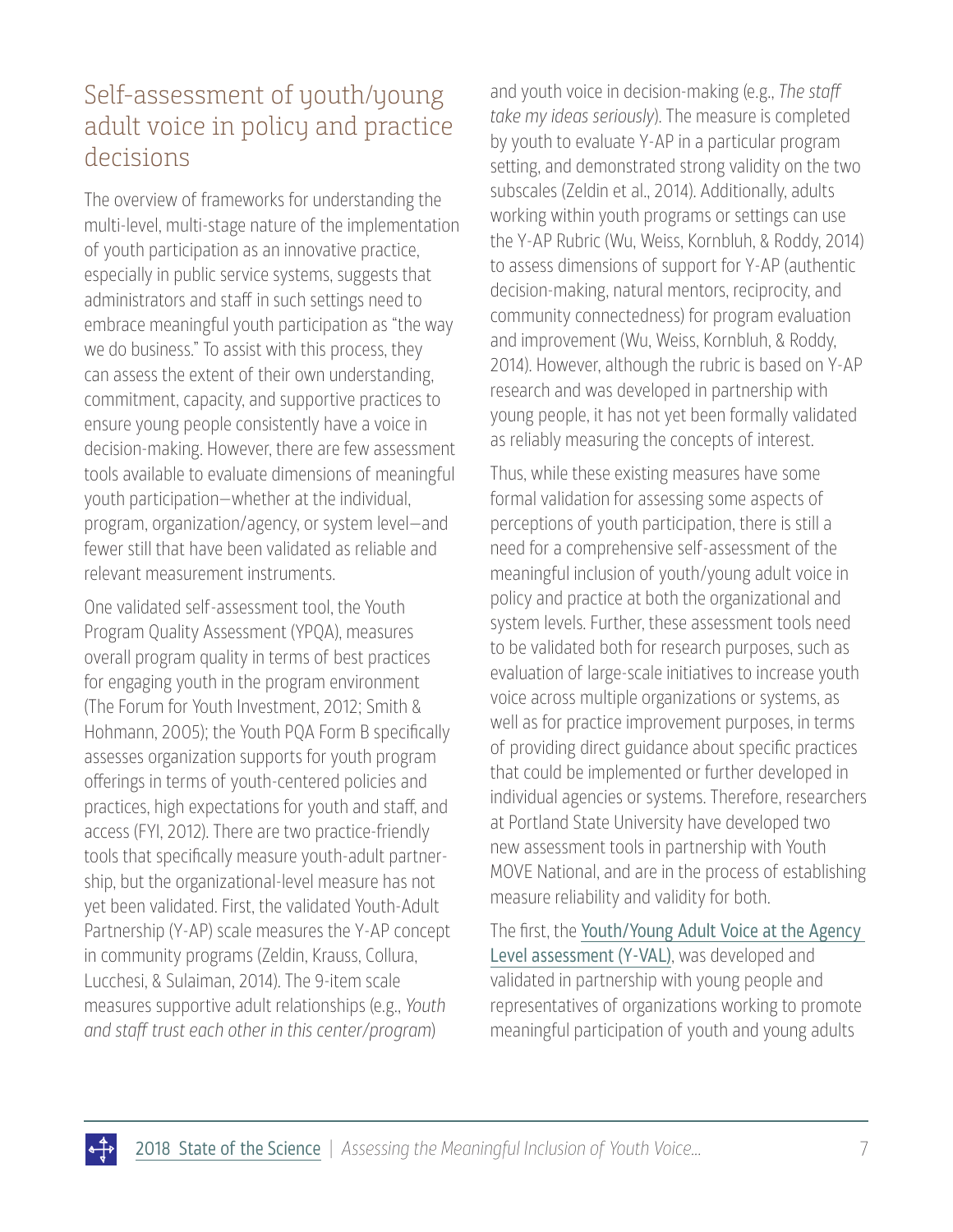in agency-level advising and leadership activities, and is intended to help such organizations to conduct self-assessment and to identify areas for additional technical assistance. To do this, the Y-VAL assesses the extent to which organizations have installed a comprehensive array of best practice strategies to support meaningful youth and young adult participation and voice in advising and decision-making at the organizational level. This includes a range of activities, from mechanisms to initially engage young people (such as youth leadership groups), to best practices for including young people in advising and decision-making for planning and evaluation purposes within the agency, and activities that support ongoing youth skill development (e.g., peer-support roles, youth leaders as paid staff). The Y-VAL measures the presence of multiple supportive policies and practices within eight critical themes or dimensions (e.g., overall vision and commitment, collaborative approach, empowered representatives, workforce development) and provides a description

#### References

- Akiva, T., Cortina, K.S., & Smith, C. (2014). Involving youth in program decision-making: How common and what might it do for youth? *Journal of Youth and Adolescence, 43*(11), 1844-1860.
- Akiva, T., & Petrokubi, J. (2016). Growing with youth: A lifewide and lifelong perspective on youth-adult partnership in youth programs. *Children and Youth Services Review, 69*, 248-258.
- Blanchet-Cohen, N., & Brunson, L. (2014). Creating settings for youth empowerment and leadership: An ecological perspective. *Child & Youth Services, 35*(3), 216-236.
- Checkoway, B. (2011). What is youth participation?. *Children and Youth Services Review, 33*(2), 340-345.

of what fully-developed organizational investment in meaningful youth participation looks like for the specific policy or practice dimension. The Y-VAL self-assessment is intended to be relevant for a variety of organizations that serve youth and young adults.

The second tool, the Y-VOC (Youth/Young Adult Voice on Councils/Committees) is currently being finalized and validated for eventual use in the field. The Y-VOC is similar to the Y-VAL in assessing a range of supportive policies and practices for the inclusion of young people on committee and council advising systems. Although the inclusion of young people on system-level advisory groups is becoming a widespread practice, the Y-VOC is expected to be the first validated system-level measure of support for the meaningful inclusion of young people's voice in these decision-making bodies.

- Checkoway, B., Allison, T., & Montoya, C. (2005). Youth participation in public policy at the municipal level. *Children and Youth Services Review, 27*(10), 1149-1162.
- Checkoway, B., & Richards-Schuster, K. (2003). Youth participation in community evaluation research. *American Journal of Evaluation, 24*(1), 21-33.
- Collins, M.E., Augsberger, A., & Gecker, W. (2016). Youth councils in municipal government: Examination of activities, impact and barriers. *Children and Youth Services Review, 65*, 140-147.
- Cooper, D.G., & Hays, S.P. (2007). Engaging youth for positive change: A critical analysis of case studies on local action. *Children Youth and Environments, 17*(2), 433-453.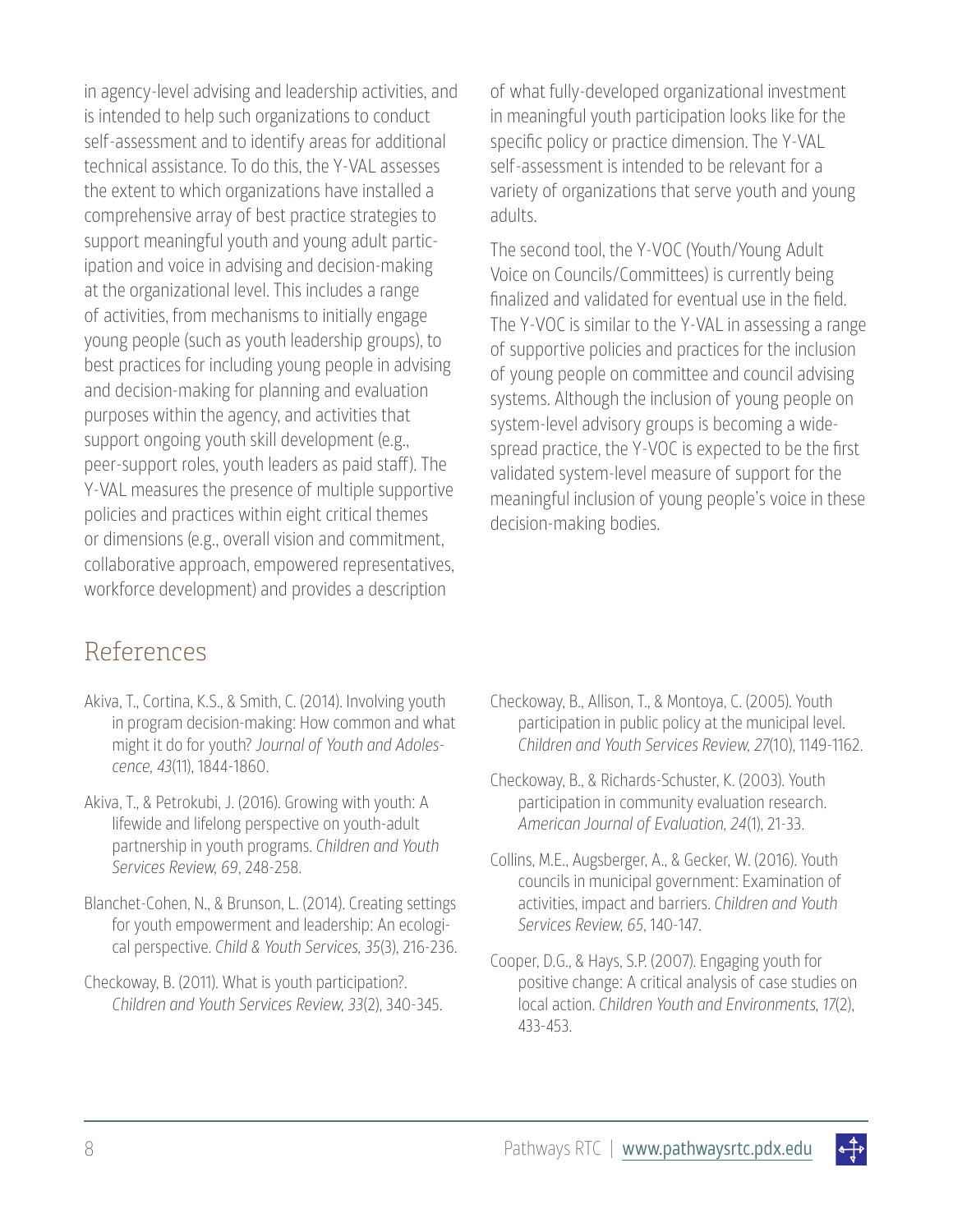Forum for Youth Investment (2012). *Youth Program Quality Assessment – Form B Organization Items, Subscales V-VII* (Ypsilanti, MI: High/Scope Press).

Friesen, B.J., Koroloff, N.M., Walker, J.S., & Briggs, H.E. (2011). Family and youth voice in systems of care. *Best Practices in Mental Health, 7*(1), 1-25.

Gyamfi, P., Keens-Douglas, A., & Medin, E. (2007). Youth and youth coordinators' perspectives on youth involvement in systems of care. *The Journal of Behavioral Health Services & Research, 34*(4), 382-394.

Havlicek, J., Lin, C.H., & Braun, M.T. (2016). Cultivating youth voice through participation in a Foster youth advisory board: Perspectives of facilitators. *Children and Youth Services Review, 69*, 1-10.

Havlicek, J., Lin, C.H., & Villapando, F. (2016). Web survey of foster youth advisory boards in the United States. *Children and Youth Services Review, 60*, 109-118.

Head, B.W. (2011). Why not ask them? Mapping and promoting youth participation. *Children and Youth Services Review, 33*, 541-547.

Hohenemser, L.K., & Marshall, B.D. (2002). Utilizing a youth development framework to establish and maintain a youth advisory committee. *Health Promotion Practice, 3*(2), 155-165.

Koroloff, N., Friesen, B., & Buekea, N. (2017). *Changing the rules: A guide for youth and young adults with mental health conditions who want to change policy*. Portland, OR: Research and Training Center for Pathways to Positive Futures, Portland State University.

Koroloff, N.M., Osher, T., Jivanjee, P.R., Pullmann, M., Sofich, K., Guthrie, L., ... & Murphy, S. (2010). Under new management: Research collaboration with family members and youth. *Children's Mental Health Research: The Power of Partnerships, 40*.

Lansdown, G. (2001). *Promoting children's participation in democratic decision-making*. Florence, Italy; UNICEF Innocenti Research Centre.

Larson, R., Walker, K., & Pearce, N. (2005). A comparison of youth-driven and adult-driven youth programs: Balancing inputs from youth and adults. *Journal of Community Psychology, 33*(1), 57-74.

Luluquisen, M., & Pettis, L. (2014). Community engagement for policy and systems change. *Community Development, 45*(3), 252-262.

Martin, S., Pittman, K., Ferber, T., McMahon, A. (2007). *Building effective youth councils: A practical guide to engaging youth in policy making*. Washington, D.C.: The Forum for Youth Investment.

Maton, K.I., & Salem, D.A. (1995). Organizational characteristics of empowering community settings: A multiple case study approach. *American Journal of Community Psychology, 23*(5), 631-656.

Richards-Schuster, K. (2012). Empowering the voice of youth: The role of youth advisory councils in grant making focused on youth. *New Directions for Evaluation, 2012*(136), 87-100.

Serido, J., Borden, L.M., & Perkins, D.F. (2011). Moving beyond youth voice. Y*outh & Society, 43*(1), 44-63.

Shier, H. (2001). Pathways to participation: Openings, opportunities and obligations. *Children & Society, 15*(2), 107-117.

Smith, C., & Hohmann, C. (2005). *Full findings from the Youth PQA validation study*. Ypsilanti, MI: High/Scope Educational Research Foundation.

Walker, J.S. (2015). A theory of change for positive developmental approaches to improving outcomes among emerging adults with serious mental health conditions. *The Journal of Behavioral Health Services & Research, 42*(2), 131-149.

Wu, H.J., Weiss, J., Kornbluh, M., & Roddy, L. (2014). *Youth-adult partnership rubric: A tool for professional development and program evaluation in youth settings* (Version 1.0).

Zeldin, S. (2004). Youth as agents of adult and community development: Mapping the processes and outcomes